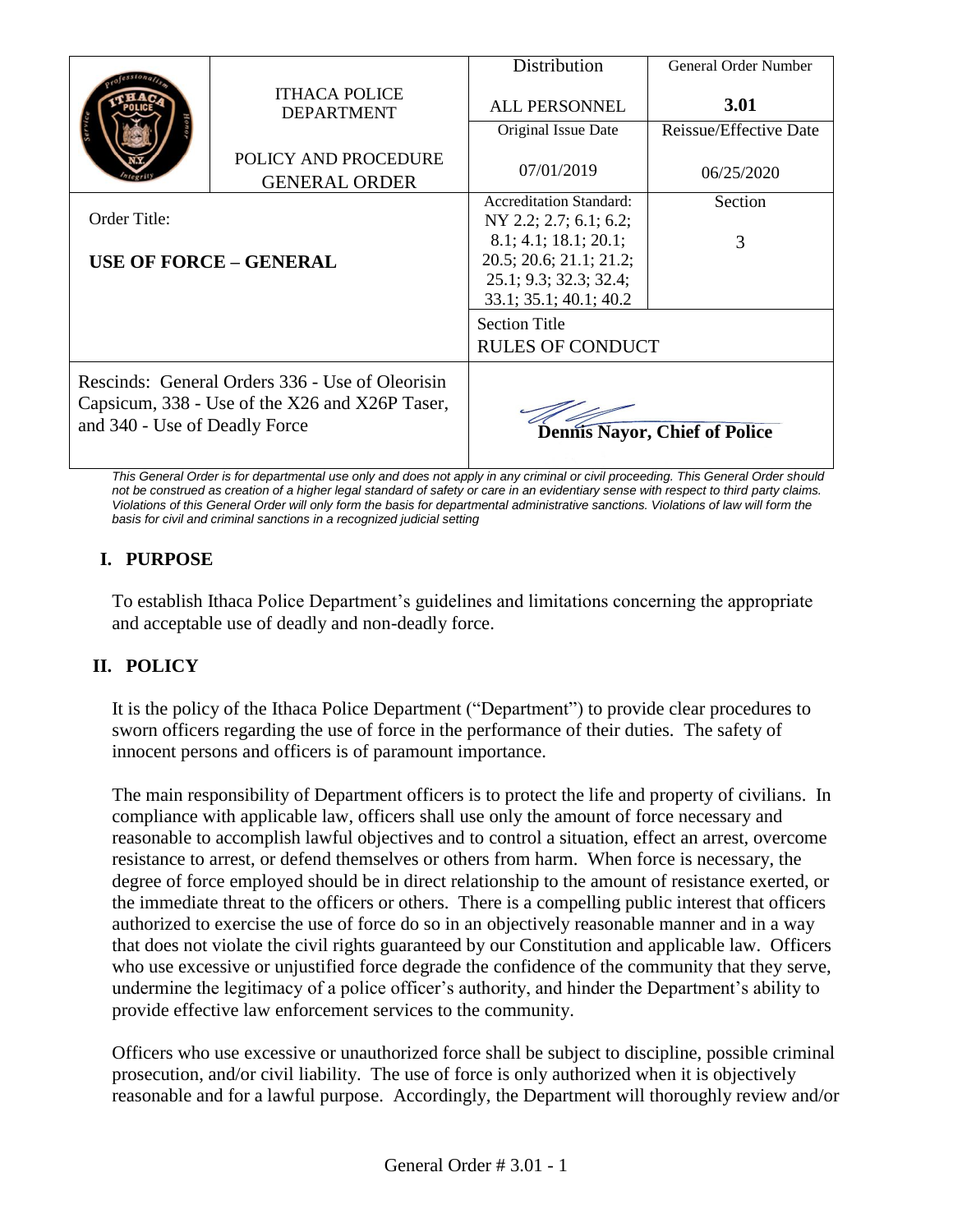investigate all uses of force by officers to assure compliance with all legal requirements and this policy.

# **III. DEFINITIONS**

Actively Resisting: When a subject makes physically evasive movements to interfere with an officer's attempt to control that subject; including bracing, tensing, pulling away, actual or attempted flight, or pushing.

Authorized Weapons: Weapons that meet Department specifications and officers are permitted to carry; and for which officers successfully complete proficiency and safety training.

Critical Firearm Discharge: A discharge of a firearm by a Ithaca Police Department officer to the extent such discharges are authorized under this policy (See General Order, 3.07, *Firearms Policy*.) Range and training discharges, and discharges at animals are not included under this section.

Deadly Force: Any physical force that can reasonably be expected to cause death or serious physical injury. Officers must understand that deadly physical force is an extreme measure and should only be used in accordance with the law and as stated in this policy and other policies governing the use of force.

De-escalation: A decrease in the severity of force used in an incident in direct response to a decrease in the level of resistance.

Electronic Control Weapon:An incapacitating weapon used for subduing a person by administering an electric shock for the purpose of disrupting superficial voluntary muscle functions. This is an intermediate-range weapon and is classified as Non-deadly. The weapon should only be used when an officer is met with a certain degree of resistance or aggression through either actions or words.

Exigent Circumstances: Those circumstances that would cause a reasonable person to believe that a particular action is necessary to prevent physical harm to an individual, the destruction of relevant evidence, the escape of a suspect, or some other consequence improperly frustrating legitimate law enforcement efforts.

Force: Any physical strike or instrumental contact with a person; any intentional attempted physical strike or instrumental contact that does not take effect; or any significant physical contact that restricts the movement of a person. The term includes the discharge of a firearm or pointing a firearm at or in the direction of a human being, use of chemical spray, use of impact weapons, use of electronic control weapons (ECW), chokeholds or hard hands, taking of a subject to the ground, or the deployment of a canine. The term does not include escorting or handcuffing a person with minimal or no resistance. Use of force is lawful if it is **objectively reasonable** under the circumstances to effect an arrest, or protect the officer or other person.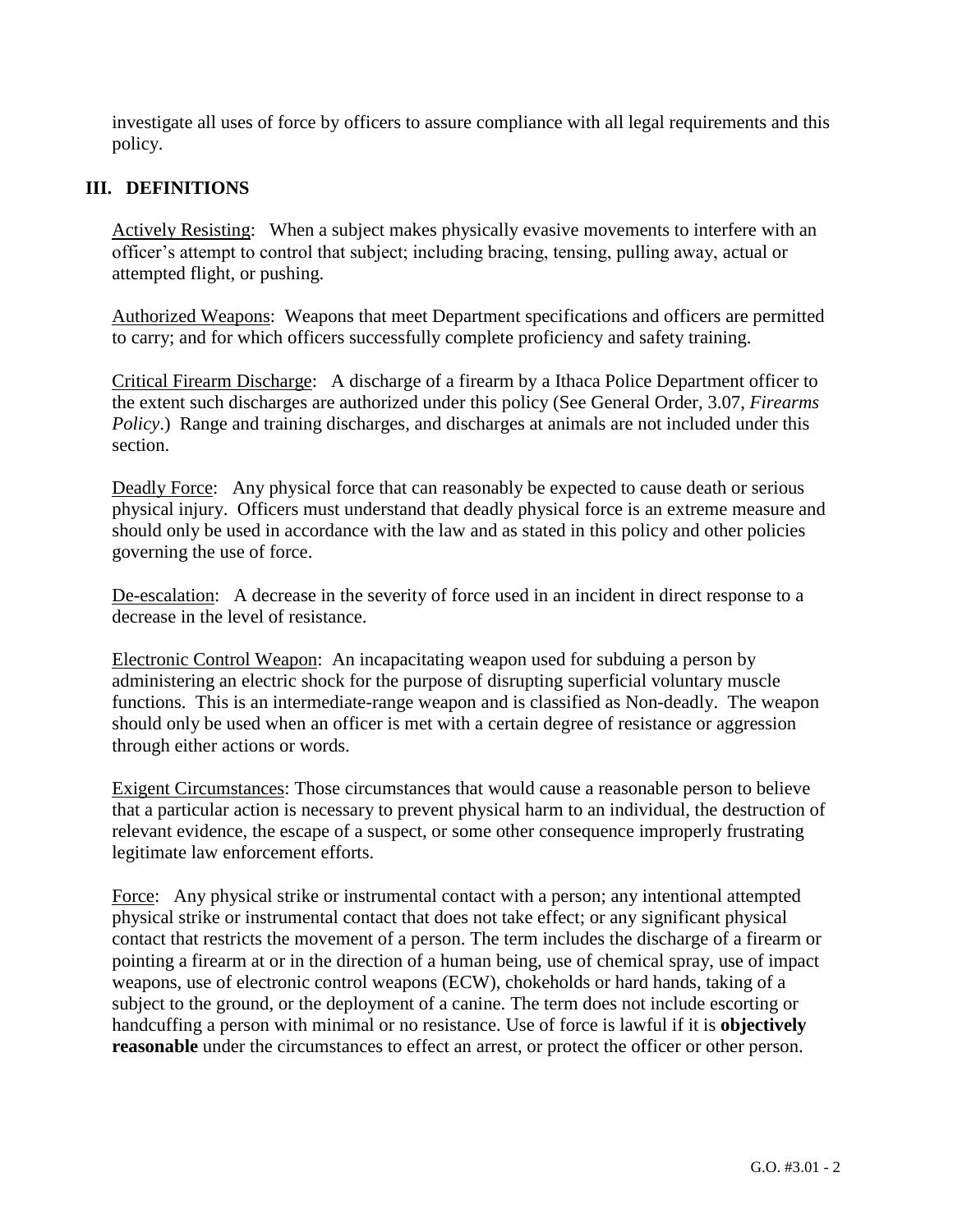Great Bodily Harm/Serious Physical Injury: Serious bodily injury that creates a substantial risk of death, causes serious or permanent disfigurement, or results in long-term loss or impairment of the functioning of any bodily member or organ.

Hard Hand Control: Impact oriented techniques that include knee strikes, elbow strikes, punches, and kicks. Control strikes are used to subdue a subject and include strikes to pressure points such as: the common peroneal (side of the leg), radial nerve (top of the forearm), or brachial plexus origin (side of neck).

• Defensive strikes are used by officers to protect themselves from attack and may include strikes to other areas of the body, including the abdomen or head. Techniques in this category include pressure point controls, stunning or striking actions delivered to a subject's body with the hand, fist, forearm, legs, or feet. These techniques target the major muscle groups and are delivered to create muscle cramping, thereby inhibiting muscle action and allowing the officer to subdue the subject. In extreme cases of self-defense, the officer may need to strike more fragile areas of the body where the potential for injury is greater. The use of neck restraints, chokeholds, or other similar weaponless control techniques, however, are prohibited unless the use of deadly force is authorized.

Harm: Injury inflicted upon a person, whether visible or not.

Imminent Threat: An officer's reasonable perception of impending danger, death, or serious injury from any action or outcome that may occur during an encounter. A subject may pose an imminent or impending threat even if he or she is not pointing a weapon at the officer but has, for example, a weapon within reach, is running for cover carrying a weapon, or running to a place where the officer has reason to believe a weapon is available.

Impact Weapons:Department-approved tools that provide a method for gaining control of a subject when lethal force is not justified, but when empty-hand control techniques are not sufficient to effect control.

Level of Control: The amount of force that an officer uses to gain control over a subject-

Level of Resistance: The amount of force used by a subject to resist compliance with the lawful order or action of an officer.

Non-deadly:Any force used by an officer that would not reasonably be expected to cause death.

Non-Verbal and Verbal Non-Compliance: When a subject expresses his/her intentions not to comply with an officer's directive through verbal and non-verbal means. An officer may encounter statements ranging from pleading to physical threats. Such statements may also include physical gestures, stances, and subconscious mannerisms.

Objectively Reasonable Force: The degree of force used in effecting an arrest, investigatory stop, or other seizure is evaluated by using an objective, reasonable police officer standard. The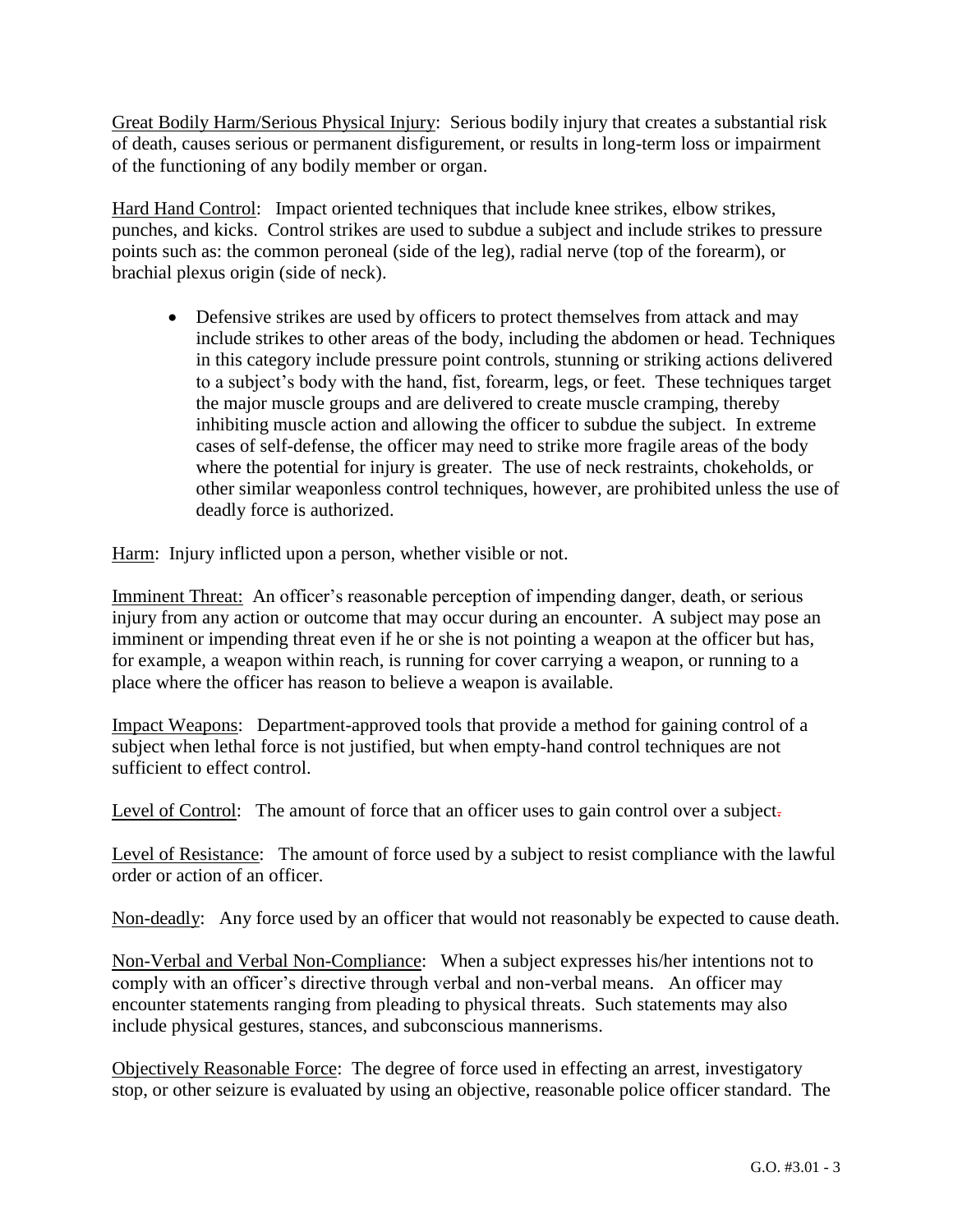reasonableness of each particular use of force will be judged from the perspective of a reasonable officer on the scene, based on the facts and circumstances known to and confronting the officer at the time. (See, *[Graham v. Connor](http://caselaw.findlaw.com/us-supreme-court/490/386.html)*, 490 US 386 (1989).) In determining the appropriate level of force to be used, officers shall evaluate each situation in light of the unique facts and circumstances of each case. Those factors include, but are not limited to, the seriousness of the crime or suspected offense; the level of threat or resistance presented by the subject; the risk or apparent attempt by the subject to escape; and whether the subject was posing an imminent threat to officers or others.

Oleoresin Capsicum (OC) Spray: An inflammatory agent that irritates the mucus membranes and eyes to cause tears and pain. It is an intermediate range weapon that is classified as being Non-deadly. It should only be used, however, when an officer is met with a certain degree of resistance or aggression through either actions or words.

Passive Resistance: When a subject does not cooperate with an officer's commands but does not take action to prevent being taken into custody. For example, a protestor who lies down in front of a doorway and must be carried away upon arrest.

Reasonable Belief: Facts or circumstances that would cause a reasonable, similarly-trained police officer to act or think in a similar manner, under similar circumstances.

Soft Hand Control: The use of physical strength and skill in defensive tactics to control arrestees who are reluctant to be taken into custody and offer some degree of physical resistance. Such techniques are not impact oriented and include pain compliance pressure points, takedowns, joint locks, and simply grabbing a subject. Touching or escort holds may be appropriate for use against levels of passive physical resistance.

Verbal Commands: The use of advice, persuasion, warnings, and or clear directions prior to resorting to actual physical force. In an arrest situation, officers shall, when feasible, give the arrestee simple directions with which the arrestee is encouraged to comply. Verbal commands are the most desirable method of dealing with an arrest situation.

# **IV. PROCEDURES**

# A. General

- 1. Officers shall use advisements, warnings, verbal persuasion, and verbal instructions when possible before resorting to force.
- 2. Force shall be de-escalated immediately as resistance decreases.
- 3. When feasible based on the circumstances, officers will use disengagements; area containment; surveillance; waiting on a subject; summoning reinforcements; and/or calling in specialized units, in order to reduce the need for force and thereby increase officer, suspect and civilian safety.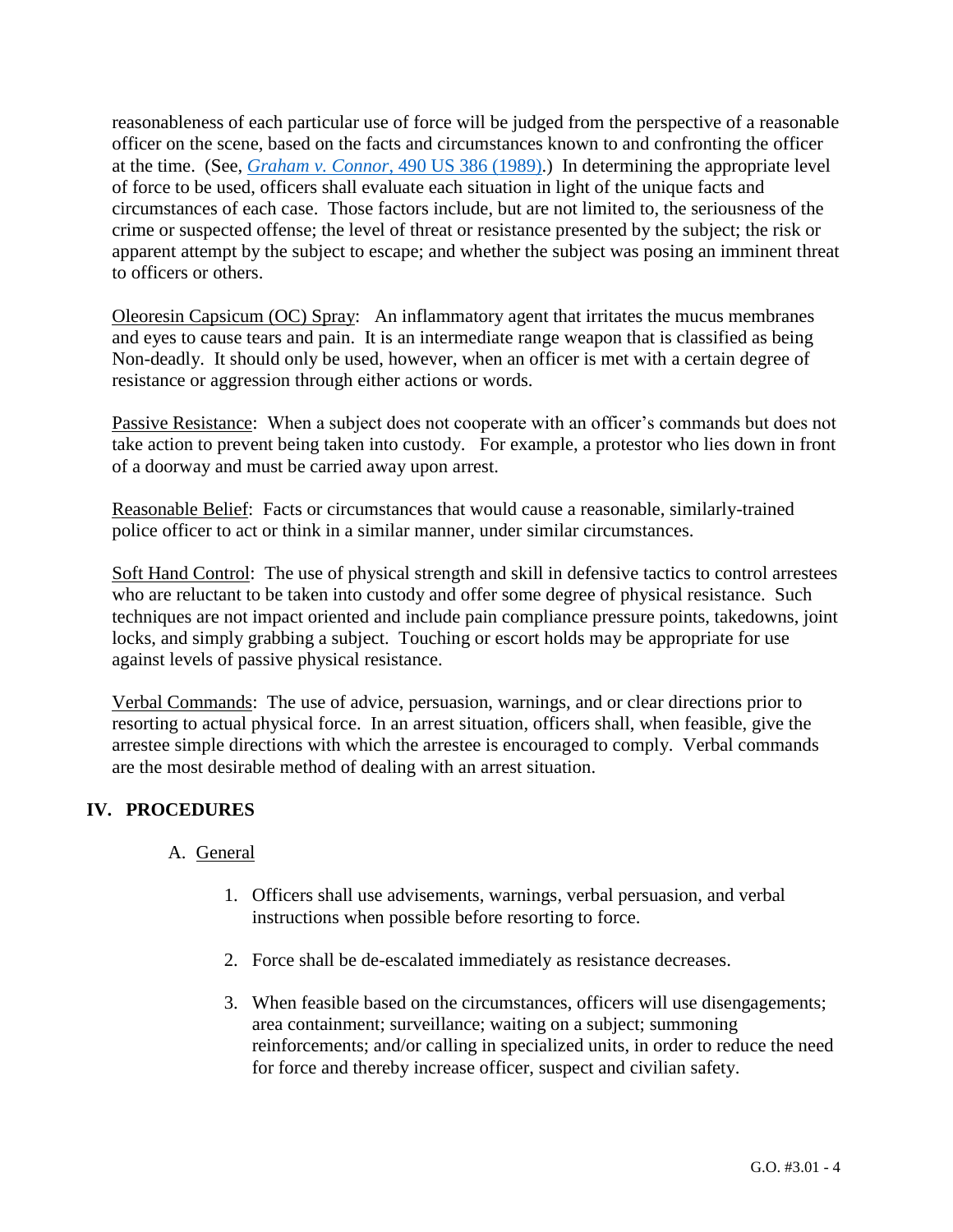4. Officers shall allow individuals time to submit to arrest before force is used, wherever possible.

### B. Use of Force Authorization and Limitations

Officers of the Department are authorized to use only the amount of force necessary to accomplish lawful objectives. Force may be used:

- 1. To effect an arrest or prevent the escape from custody of a person whom the officer reasonably believes has committed an offense.
- 2. To defend the officer or others from the use, or imminent use, of physical force.
- 3. To take persons into protective custody when authorized by law, such as persons who are a danger to themselves or others, persons incapacitated by alcohol, and/or runaway children.
- 4. To prevent someone from committing suicide or inflicting serious physical injury upon themselves.
- 5. To assist a licensed physician or psychologist in providing necessary medical treatment.
- 6. To control a situation, and to overcome passive or active resistance to a lawful order.
- 7. To neutralize an unlawful assault and defend themselves or others from harm.

The authorized use of physical force ends when resistance ceases and/or the officer has accomplished the purpose necessitating the use of force. Justification for the use of force is limited to the facts known or perceived by the officer at the time such force is used, including levels of resistance, suspect's behavioral cues, the number of officers and/or offenders present, and the availability of other options.

Force shall never be used to subject a person to torture and/or other cruel or inhumane or degrading treatment or punishment.

All sworn personnel shall receive in-service training on all Department use of force policies.

C. Verbal Warning

When tactically feasible, an officer will identify him/herself as a police officer and issue verbal commands and warnings prior to the use of force. When feasible, an officer will allow the subject an opportunity to comply with the officer's verbal commands. A verbal warning is not required in circumstances where the officer has to make a split-second decision, or if the officer reasonably believes that issuing the warning would place the safety of the officer or others in jeopardy.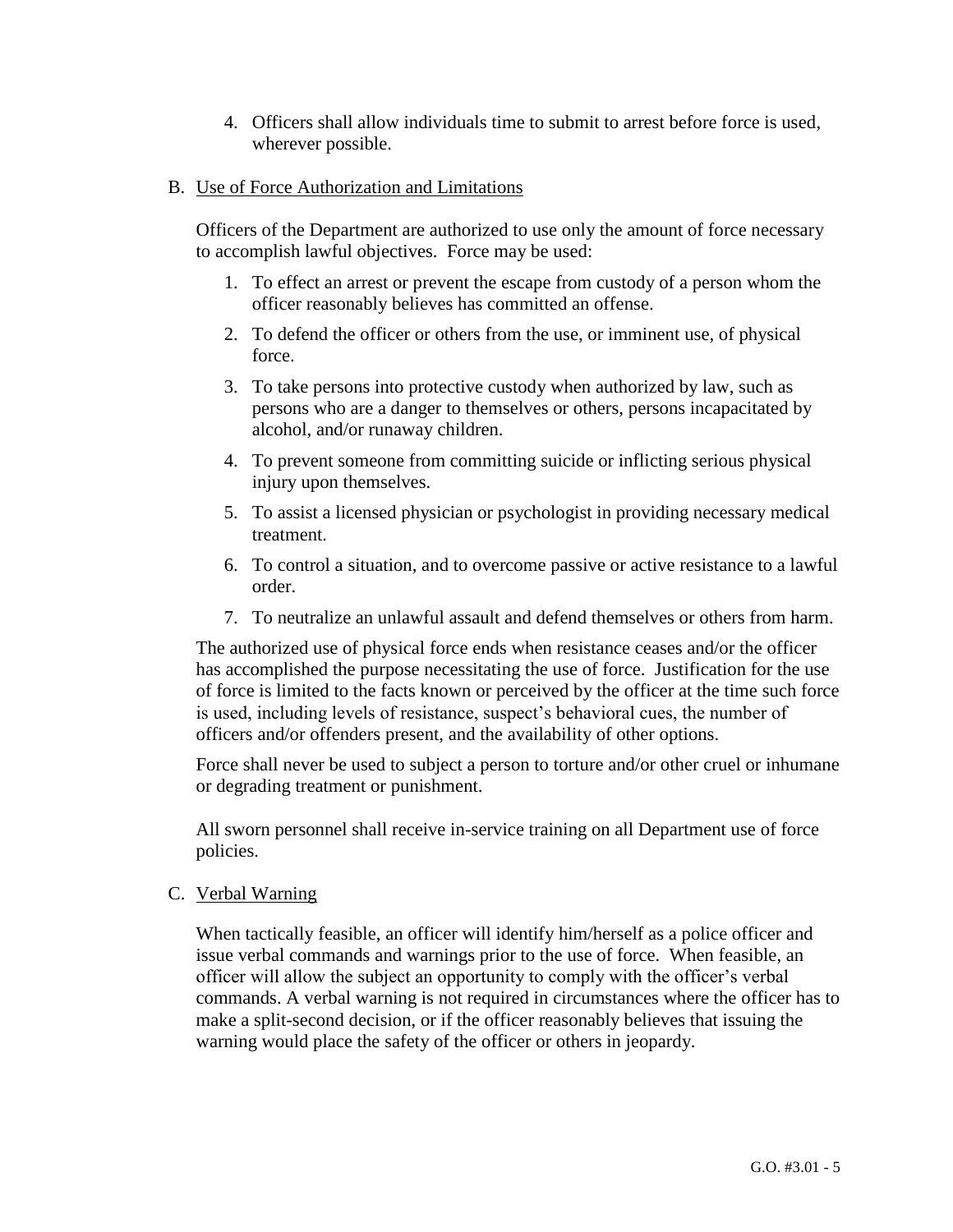#### D. Use of Deadly Force in Defense of Human Life

An officer is justified in using deadly physical force only when he or she reasonably believes such force is necessary to:

- 1. Defend the officer, or a third person, from the imminent threat of death or serious bodily injury.
- 2. Effect an arrest or prevent the escape from custody of a person whom they reasonably believe has committed or attempted to commit a felony involving the infliction or threatened infliction of serious physical injury; AND the officer reasonably believes this person still poses a significant threat of death or serious physical injury to the officer or other persons. Where feasible, the officer should give warning of the intent to use deadly physical force.

*See*, *Tennessee v. Garner*[, 471 U.S.1, 85 \(1985\):](http://caselaw.findlaw.com/us-supreme-court/471/1.html) The United States Supreme Court ruled that the use of deadly force to prevent the escape of a suspected felon violates the Fourth Amendment prohibition against unreasonable seizure if used against an apparently unarmed, non-violent suspect (the case involved a burglary suspect). The Supreme Court further stated that deadly force may be used against an offender who has attempted or committed an offense involving the infliction or threatened infliction of great bodily harm. Deadly force may not be used against an unarmed, non-violent, property crime offender. The United States Supreme Court decision went on to state that when an officer is justified in the use of deadly force he will, if feasible, first give a verbal warning. (Example: "Police Officer, Halt").

#### E. Deadly Force Restrictions

1. Warning Shots Prohibited

Officers are prohibited from discharging their firearms as a means of warning or frightening a person.

2. Shooting at or from Moving Vehicles

Officers are prohibited from discharging their firearms at or from a moving vehicle, motorcycle, or bicycle (collectively, "moving vehicle") unless officers reasonably believe deadly force is necessary to defend the officer or a third person from the use, or imminent use, of deadly force. For purposes of this policy, officers will not discharge their firearms at moving vehicles except under extreme circumstances. Such discharges will be rigorously scrutinized. Officers shall, as a rule, avoid tactics that could place them in a position where a vehicle could be used against them. When confronted with an oncoming, moving vehicle, officers must attempt to move out of its path, when possible,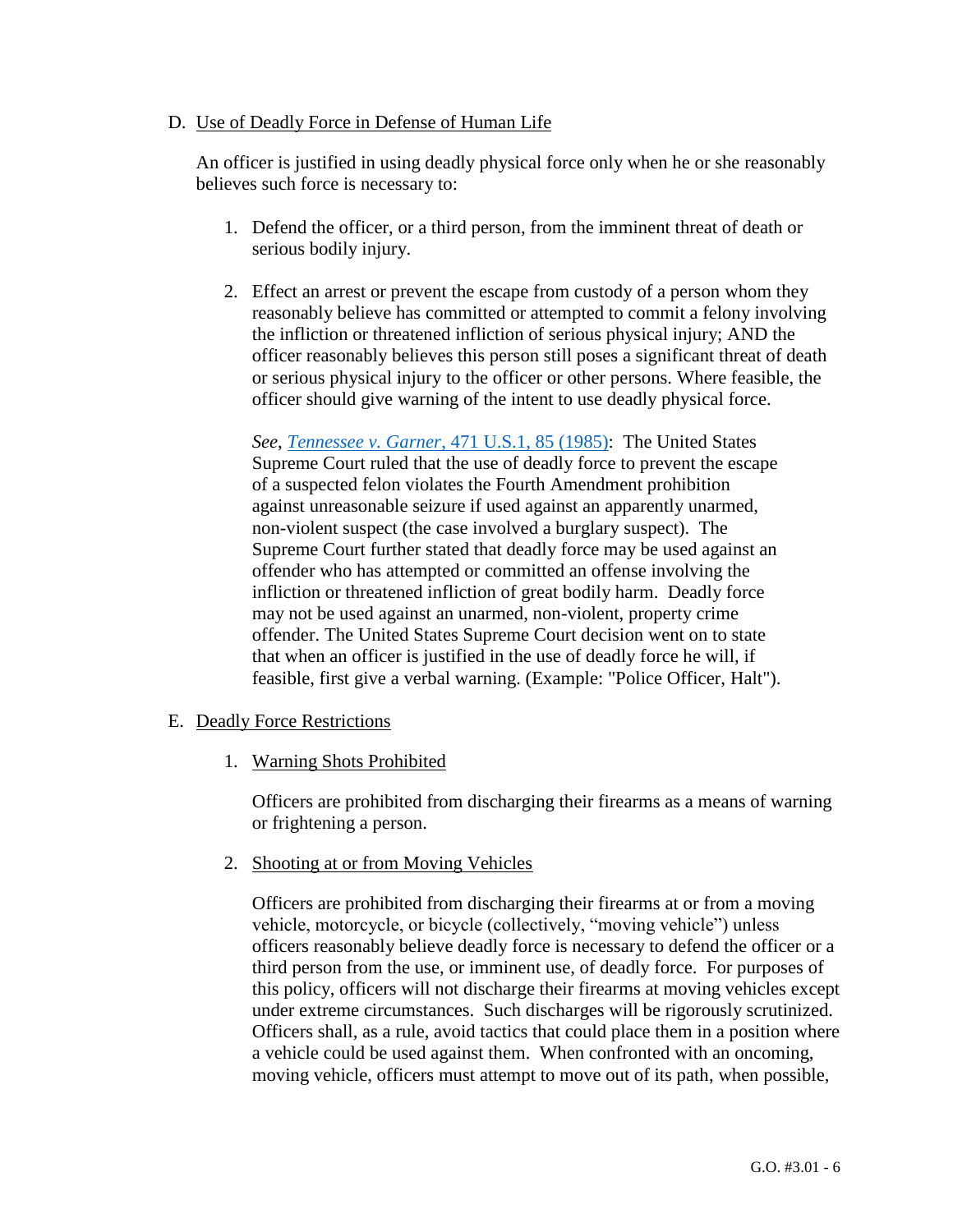and should generally avoid placing themselves in situations where the use of deadly force is more likely.

3. Risk to Innocent Bystanders

When officers are about to discharge their firearms they should be aware of their field of fire, including the backdrop, so as to avoid creating an unnecessary, substantial risk of harm to innocent persons. Officers are prohibited from discharging their firearms when, based on the totality of the circumstances, discharging a firearm would constitute a greater risk to innocent human life than the subject's actions. *(i.e. discharging a firearm into a crowd, or shooting into a building or through a wall, where the subject is not clearly identified and it is unknown if there are other occupants present.)*

4. Pointing Weapons

Officers are prohibited from drawing and pointing their firearms at or in the direction of a person, absent an objectively reasonable determination that the situation may escalate to the point where deadly force would be authorized under this policy. It is the rule of this Department that drawing a firearm and pointing it at a target is considered a use of force and must be documented as such.

5. Use of Firearm to Destroy Animals

Officers may use deadly force against an animal that represents a threat to the officer or to public safety.

Deadly force may also be used as a humanitarian measure, where an animal is seriously injured and humaneness demands its immediate removal from further suffering.

### **Whenever possible, officers should seek the permission of their supervisor prior to using deadly force against an animal.**

6. Use of Department Weapons for Training and Other Purposes

Officers may discharge their firearms for the purpose of practice, firearms training, when on the police range or other established shooting ranges, or when authorized by the Chief of Police to participate in law enforcement competition events.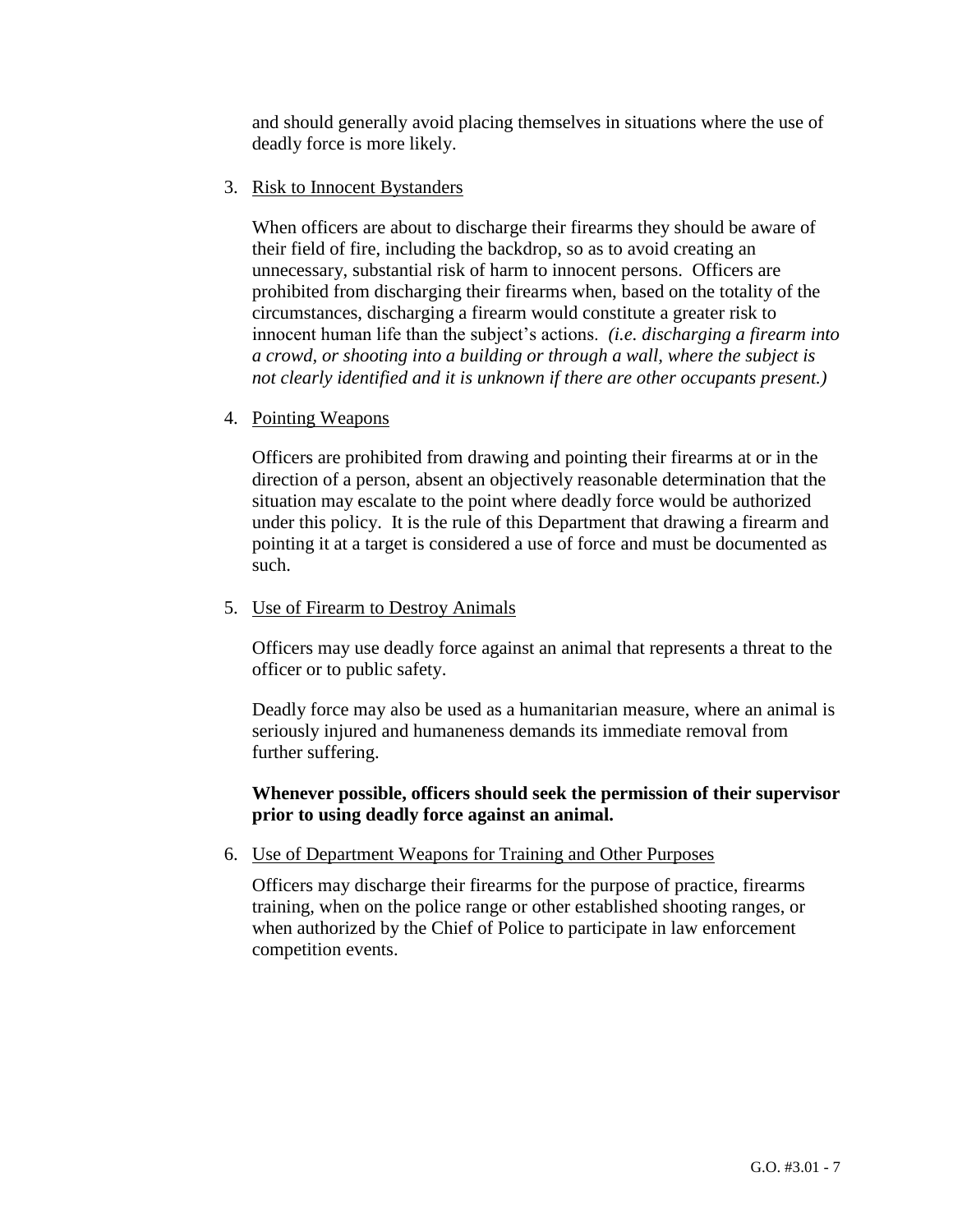### 7. Use of Department-Owned Firearms While Under the Influence of Alcohol and/or Drugs

Officers shall not carry or use any Department-owned firearms or weapons while impaired by alcohol, drugs, or any other medical condition that might interfere with their judgment or proficiency.

#### 8. Security, Storage, and Safe Handling of Firearms

Officers shall be trained in accordance with Department guidelines and shall obey all safety rules when handling any firearm or any other weapon. No person other than Ithaca Police Department Officers shall be permitted access to any Department-owned firearm, with the exception of: police officers from other jurisdictions in the official performance of their duty; for repair or maintenance as approved by the Department; or other circumstances with the express permission of the Chief of Police.

Officers will secure and store firearms, both on and off duty, in such a way as to ensure that no unauthorized person will have access to or gain control over the firearm. All Department firearms kept at home must be secured in a safe place inaccessible to family members, especially children.

Whenever an officer is in the Department and removes his/her handgun or other weapon, the item must not be left in the open and must be secured so that it is not readily accessible to civilians, suspects, victims, or witnesses.

### 9 Eric Garner Anti Chokehold Act - A06144/ S6670B (Signed into law by the Governor)

This act amends the penal law by adding a section called aggravated strangulation. This law specifically applies to a police officer (as defined in section 1.20 of the Criminal Procedure Law) or peace officer (as defined in section 2.10 of the Criminal Procedure Law) who obstructs the breathing or blood circulation (as defined in section 121.11 of the Penal Law), or who uses a chokehold or similar restraint, thereby causing serious injury or death to another person. Any individual who violates this act will be guilty of a Class C felony.

This law took effect immediately. As this law now makes it a crime for police officers, corrections officers, or any other peace officer, to obstruct the airway of an individual.

#### Use of Non-deadly Force

Officers shall only use weapons and control techniques that are issued and/or approved for use by the Department. The use of Non-deadly force shall be limited to defensive and control purposes. Officers shall use only the reasonable amount of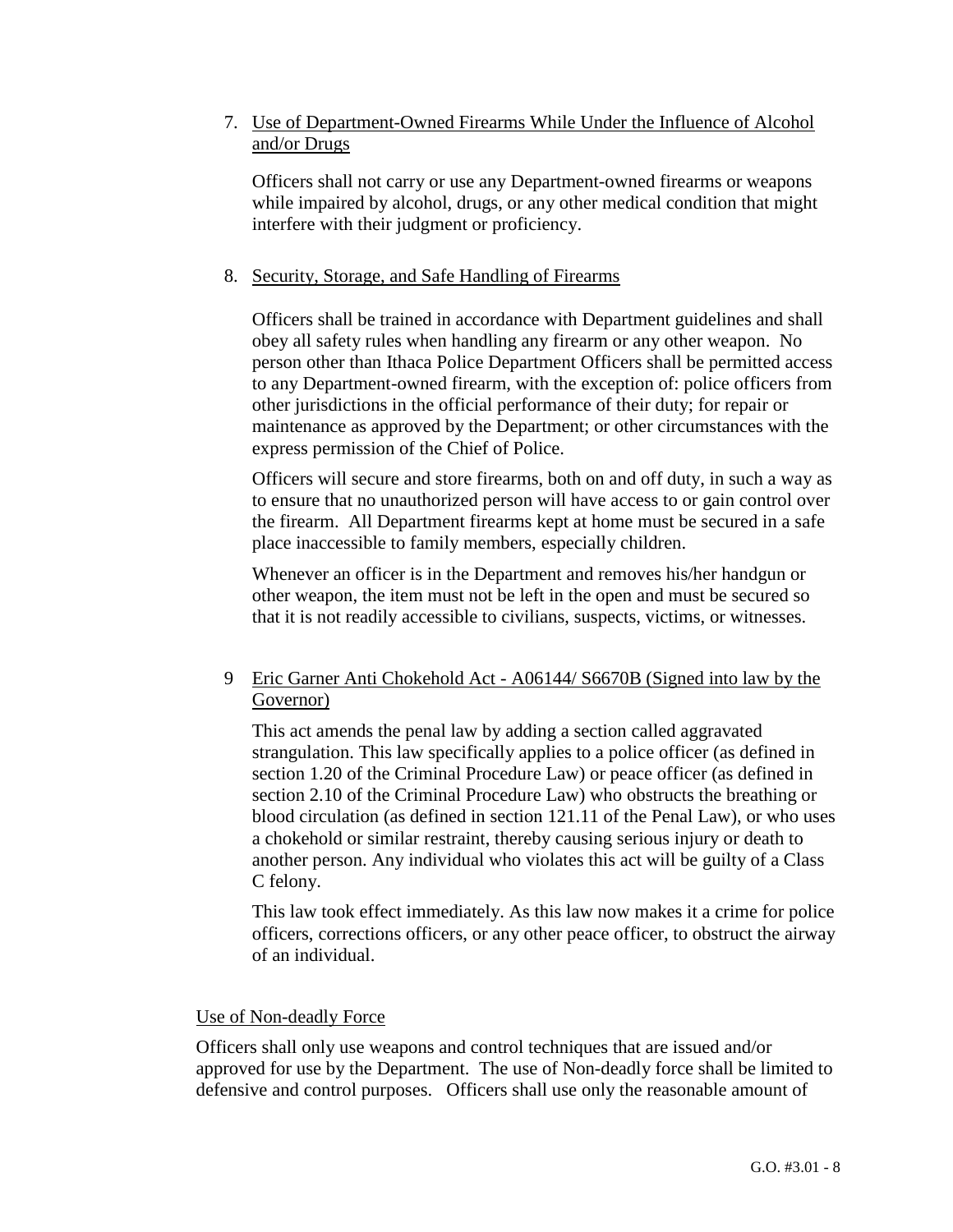force necessary to overcome resistance or accomplish the police task. The use of Non-deadly force shall conform to applicable Department Standards of Conduct, policies, procedures, and training.

1. Authorization to Use Non-deadly Force

Officers are authorized to use Department approved, non-deadly force techniques and authorized weapons under those circumstances provided above in Section IV.B.

*NOTE: Nothing in this policy is intended to discourage officers from using a higher level of force whenever such force is necessary and objectively reasonable under the circumstances.*

### 2. Non-deadly Force Restrictions

The following tactics of Non-deadly force may be permitted in circumstances only when deadly force is authorized by this policy:

- b. Any strike with an impact weapon or object to a person's head or neck; and/or
- c. Any use of flashlights, radios, or any other items not issued or trained specifically as defensive weapons.

In limited circumstances when a confrontation escalates suddenly and unpredictably, however, an officer may use any means or device at hand such as a flashlight, radio, and other issued equipment, to defend themselves, another person, or to bring a situation under control. This decision should be based on the circumstances surrounding the officer at the time, if the officer determines it was reasonably necessary to do so, as long as the level of defensive action is objectively reasonable given the existing circumstances.

d. Force shall not be used against persons in handcuffs, except as objectively reasonable to prevent imminent bodily harm to the officer or another person or persons, to prevent attempted escape, or, as objectively reasonable, where physical removal is necessary to overcome passive resistance.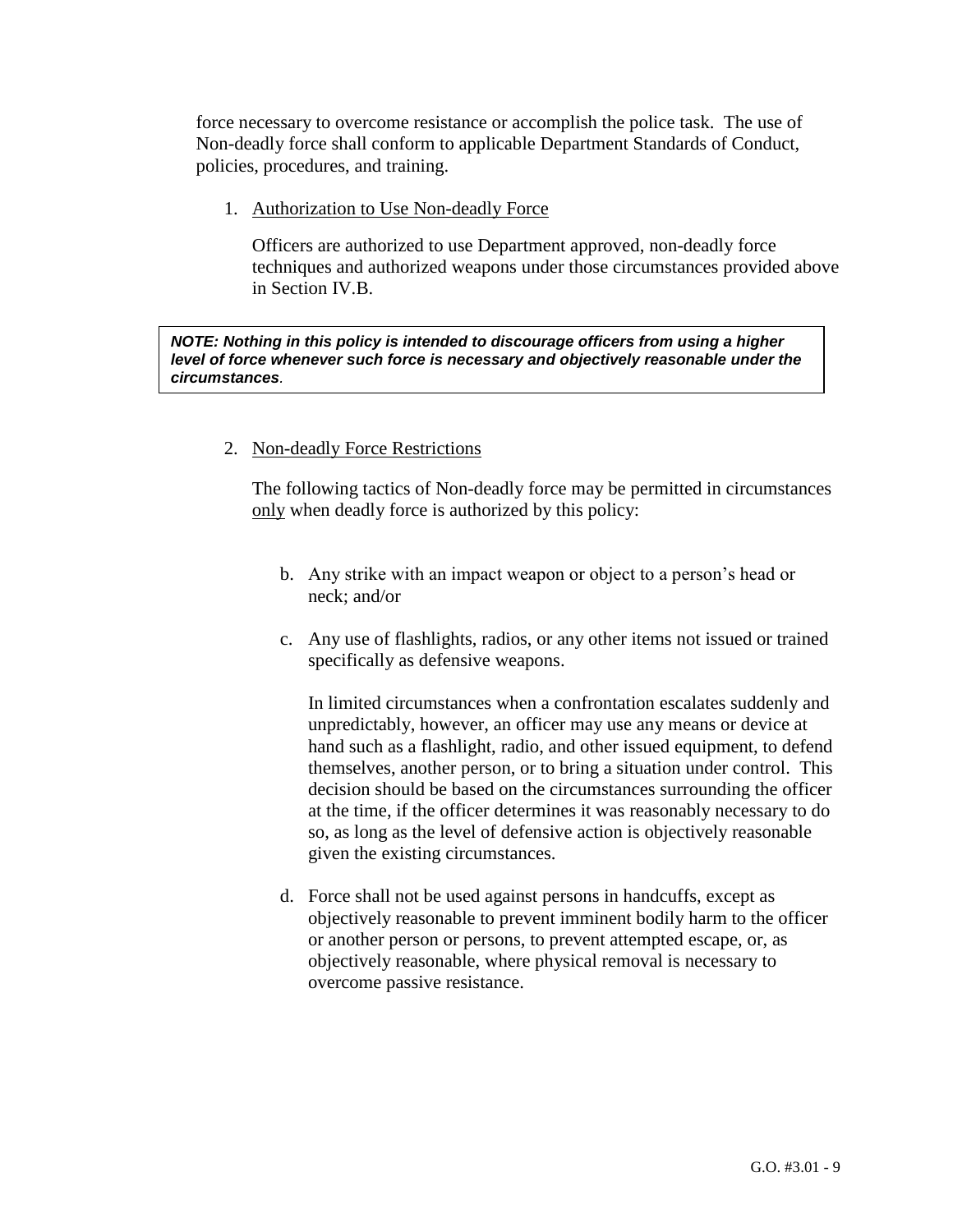#### 3. Impact Weapons

Authorized impact weapons may be used only when an officer is confronted with actual or imminent active aggression against him/herself or another person. (Refer to Policy 3.04 for specifics regarding the authorized use of an Impact Weapon.)

The use of a baton or similar instrument to strike a blow to a subject's arms or legs will be considered use of Non-deadly force. The use of any such items to intentionally strike a subject's head or neck is prohibited except where deadly force is authorized by this policy.

#### 4. Oleoresin Capsicum (OC Spray)

Authorized OC spray is an alternative to physical control techniques and the use of other intermediate weapons. As with any other use of force, however, OC spray must not be used indiscriminately or without justification. Officers must be able to articulate the reason(s) the subject was sprayed with OC spray.

OC spray shall be utilized as issued and authorized to prevent injury to the subject(s), officers and others. (Refer to Policy 3.03 for specifics regarding the authorized use of an OC spray.)

5. Electronic Control Weapon

An Electronic Control Weapon (i.e., TASER®) is authorized for use when other Non-deadly options have been ineffective, or when it reasonably appears that such options will be ineffective in subduing the subject. Electronic Control Weapons shall only be used in situations where the subject is actively resisting or attempting to avoid arrest by escape or poses an imminent threat to the safety of him/herself, another person, or the officer. (Refer to Policy 3.02 for specifics regarding the authorized use of an electronic control device.)

#### G. Training and Qualifications

In addition to training required for firearms qualification (Refer to the Firearms Policy 3.07), officers shall receive Department authorized training designed to simulate actual situations and conditions and, as otherwise necessary, to enhance officers' discretion and judgment in using deadly and Non-deadly force in accordance with this policy.

- 1. All training, including remedial training, will be documented.
- 2. All officers shall, at least annually, receive in-service training for all lethal weapons and training in the Department's Use of Force Policy and related case law updates. All officers qualified in the use of impact weapons, OC spray,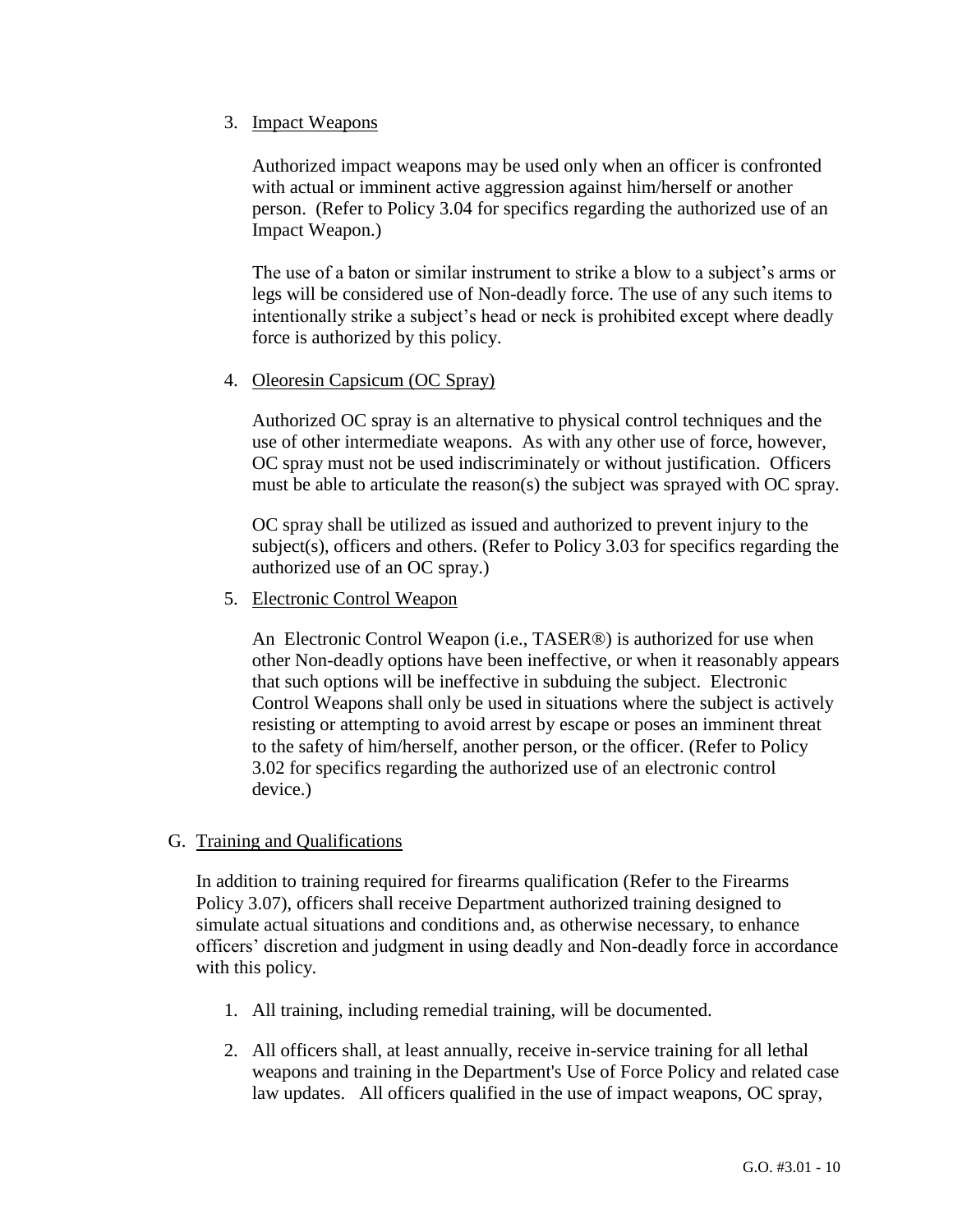electronic control weapons, and control techniques shall, at least every two years, re-qualify on such weapons or techniques under the instruction of a certified instructor.

- 3. Training and proficiency results for any authorized weapon will be documented in the training files. Officers must demonstrate proficiency with weapons in compliance with New York State Division of Criminal Justice Services and Municipal Police Training Council requirements.
- 4. All officers who fail to demonstrate the required proficiency with Department issued weapons shall receive remedial training. Remedial instruction for Department issued firearms shall follow the Department's Firearms Policy. (See Firearms Policy 3.07)
- 5. An officer failing to demonstrate proficiency with a weapon shall not return to duty with that weapon until such time as proficiency is demonstrated and documented.
- 6. Only officers demonstrating proficiency in the use of Department authorized weapons shall be approved to carry such weapons. (See Firearms Policy 3.07)

# H. Provide Medical Aid

- 1. Any time a person has visible injuries or complains of being injured as a result of force used against him/her by an officer, the officer must take appropriate actions to provide medical care for the injured person. This includes providing first aid, requesting emergency medical services, and/or arranging for other transportation to a hospital or emergency medical facility.
- 2. Officers shall be trained in proper treatment procedures for persons exposed to chemical sprays and the effects of other less-lethal force. If the person is offered and/or refuses treatment, this refusal shall be recorded in the police report, along with all relevant information. In addition, the officer will also notify their supervisor as soon as practical. If warranted, the supervisor will arrange to have photographs taken of the person's injuries and those photographs will be attached to the police report.

# I. Use of Force Reporting

The Department shall establish a use of force reporting system that allows for the effective review and analysis of all Department use of force incidents. The reporting system shall be designed to help identify trends, improve training and officer safety, and provide timely and accurate information to the Department. Employees shall complete the appropriate Departmental *Use of Force Report Form* 

*<https://powerdms.com/link/IDS/document/?id=1422003>* whenever they use force against a subject above un-resisted handcuffing. This includes the discharge of a firearm or any action that results in or is alleged to have resulted in, injury to or the death of another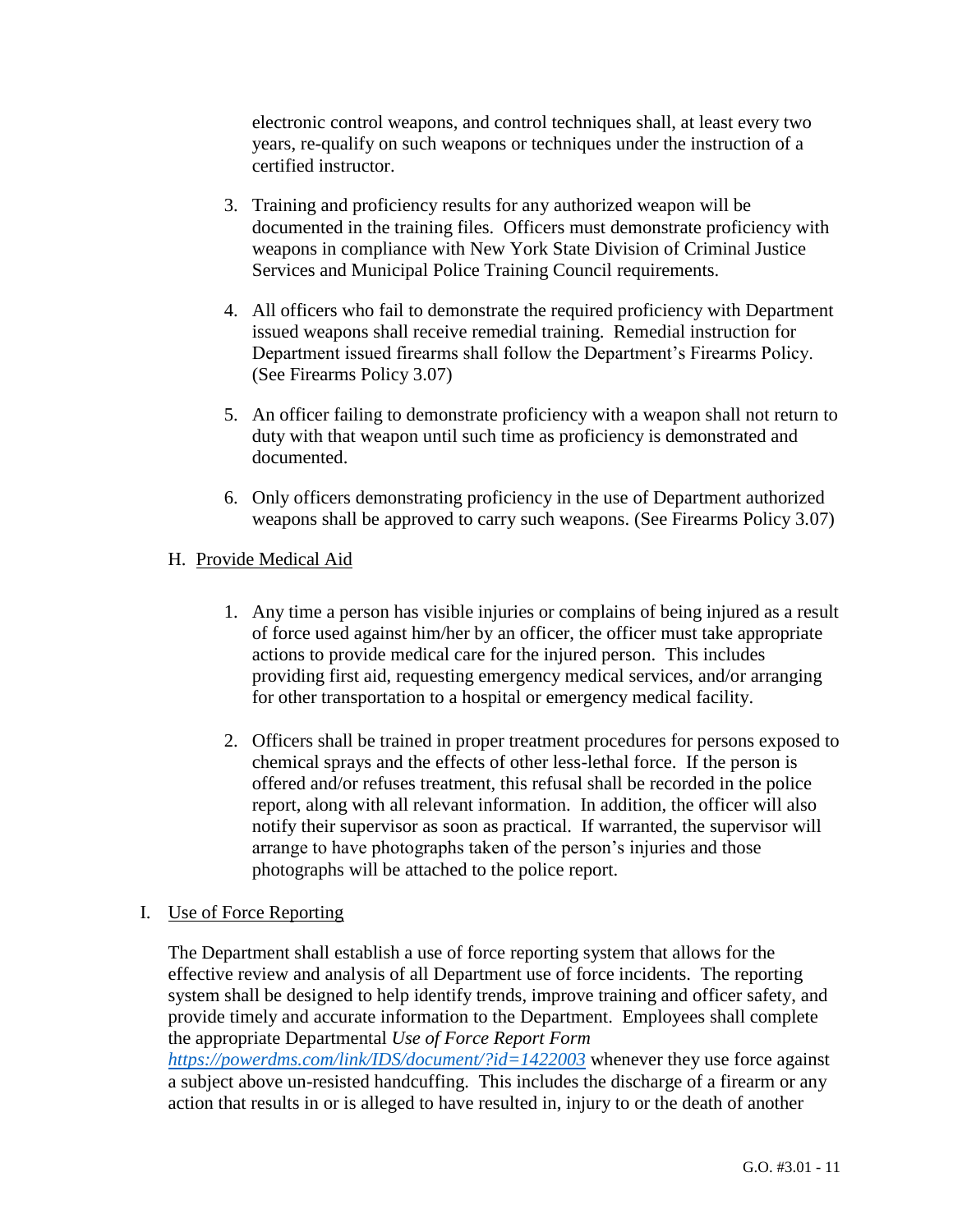person. This requirement shall not apply when an officer simply draws or transports any weapon while on scene.

- 1. Officer's Responsibilities:
	- a. When an officer finds it necessary to use force to affect an arrest, or for any other law enforcement purpose, whether on duty or off-duty, that officer shall:
		- 1) Notify a Supervisor of the incident as soon as circumstances allow.
		- 2) Complete a *Use of Force Report Form*, <https://powerdms.com/link/IDS/document/?id=1422003> which shall list all other employees involved in or witnessing the incident.

All Use of Force Reports must be completed and forwarded to the Shift Supervisor, or designee, as soon as practical after the incident. Shift Supervisors will be held responsible to see that this form is completed prior to the Officer leaving their tour of duty. However, when special circumstances exist, such as those incidents resulting in the death or serious injury of a person, or other high intensity events, an extension will be granted for a period of at least 48 hours. This delay will enhance the officer's ability to more accurately and completely respond to questions. This position is supported by the Police Psychological Services Section of the International Assn. of Chiefs of Police, which is comprised primarily of psychologists and other experts on human behavior who are intimately familiar with the law enforcement experience.

2. Duty to Intervene

All Law enforcement officers have a legal and ethical duty to intervene in any use of force situation they perceive as excessive. Intervention may include:

- a. Verbal caution
- b. Physical restraint
- c. Immediate reporting of the incident

(Reference IPD Duty to Intervene directive issued 6/09/2020)

- 3. Shift Supervisor's Responsibilities
	- a. When a use of force incident occurs, the Shift Commander, or designee, has the primary responsibility to make certain that all necessary Use of Force Report Forms are properly completed,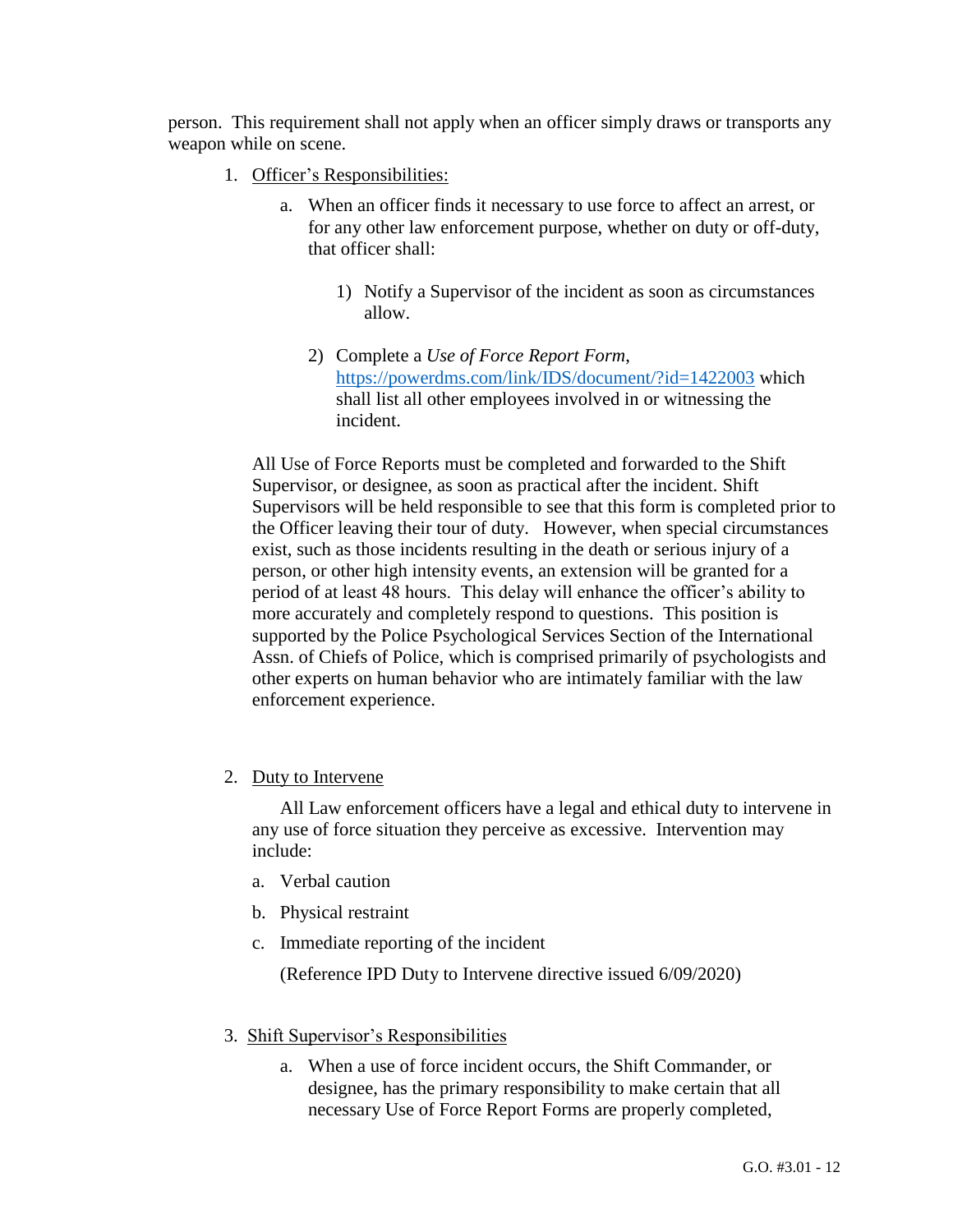reviewed for accuracy, and submitted as required by officers under their command. The Supervisor will sign the report and forward it to the Records Unit.

- b. If the use of force involves an officer who did not report to a Patrol Supervisor at that time, the officer's Unit Supervisor shall review and sign the Supervisory portion of the report. Supervisors involved in a use of force incident will forward the *Use of Force Report Form* to the next level of command not involved in the incident.
- c. When an on-duty or off-duty employee has been involved in a use of force incident, which has resulted in death or serious injury to any person, the Shift Commander will immediately report the incident to the Chief of Police, via the chain of command. This also includes those cases where any firearm is accidentally or purposefully discharged which results in injury or death to any person.
	- o In conjunction with [New York State Executive Order 147,](https://www.governor.ny.gov/sites/governor.ny.gov/files/atoms/old-files/EO147.pdf) the Attorney General is required to investigate, and if warranted, prosecute certain matters involving the death of an unarmed civilian, whether or not in custody, caused by a law enforcement officer. The Attorney General may also investigate and prosecute in such instances where there is significant question as to whether the civilian was armed and dangerous at the time of his or her death. The Chief of Police, or designee, shall be responsible for notification to the District Attorney and coordinating notification to the Attorney General's Office.
- 3. Office of the Chief
	- a. The Deputy Chief of Professional Standards will review the *Use of Force Report Form* to determine:
		- 1) Whether the action was consistent with policy and procedure;
		- 2) Whether the action warrants further administrative review/investigation; and
		- 3) Recommendations on equipment upgrades, training, and/or policy issues, if applicable.
	- b. The Chief and Deputy Chiefs may confer with Department instructors/trainers who specialize in the field of force used, as needed. The Chief of Police will be informed about any incident that may not be consistent with policy and procedure or indicates the action warrants further administrative review/investigation.
	- c. In all cases where an officer's action is determined to be a violation of this General Order but *not* a violation of state law, this distinction shall